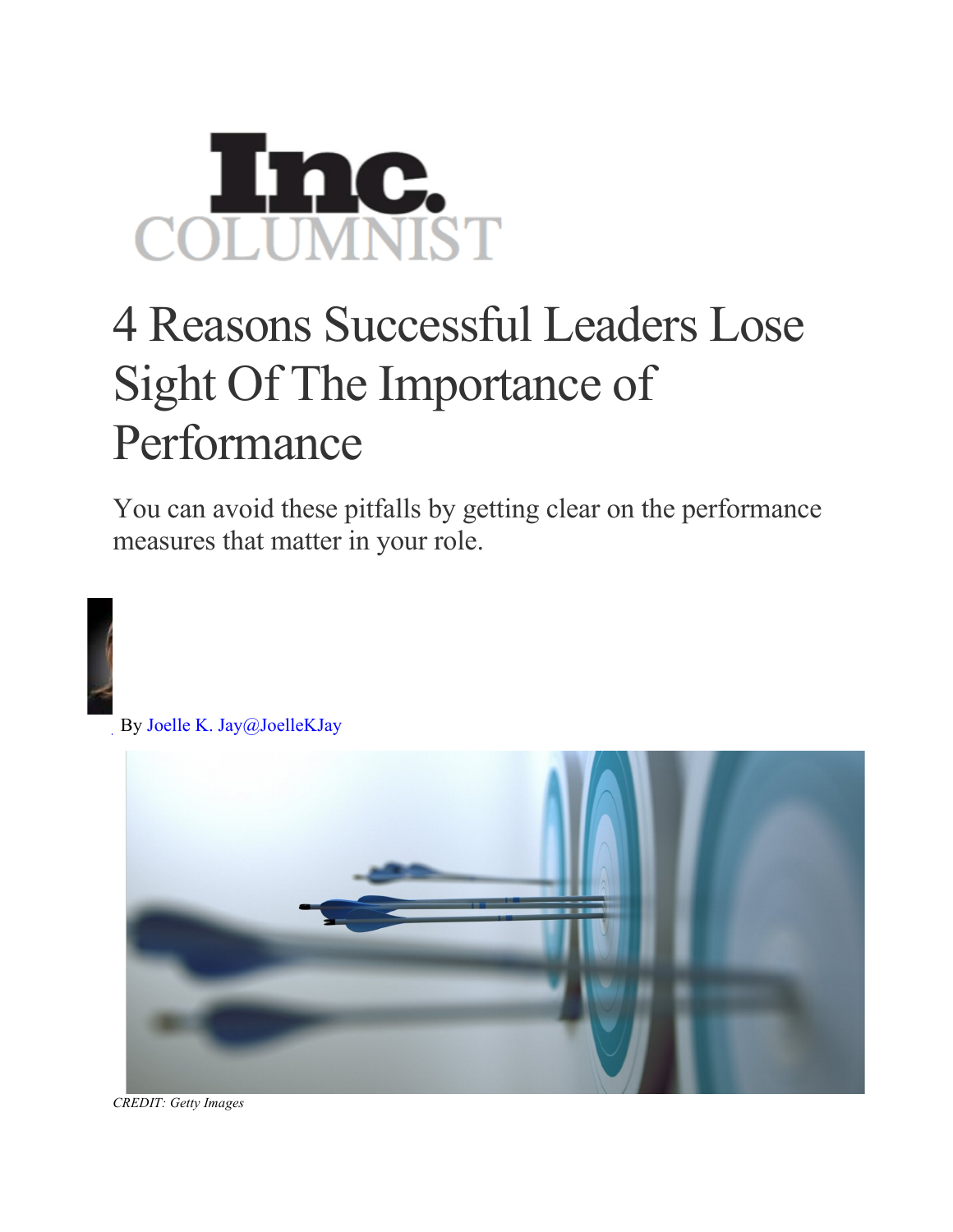Have you ever felt that no matter how well you do at work, you never seem to get the rewards?

It's a frustrating experience, and perhaps even more so for women than for men. (Research shows that whereas men only have to show potential, women are only promoted on their performance). Either way, it's critical for you to have proven accomplishments if you want your talent to be recognized.

Unfortunately, there's no guarantee that your performance will speak for itself. Corporate life is more complex than that. But, you can make great strides by understanding the advantages of exceptional performance. Throughout the ups and downs of a career, it may be the best thing you can do for yourself.

You may be thinking as you're reading this that you've been focused on your performance all along, which is excellent. But leaders lose sight of this critical element of their success. There are several reasons:

1. It may seem strange, but it's possible to miss the importance of performance.

Performance measures may not be clear in your organization, or maybe you're the one who's not entirely clear on those measures.

2. You can become focused on the wrong thing - the next job, office politics, or the fire drill of the moment, instead of your results.

If you're not tracking your progress, it could be that no one else is, either.

3. You can neglect to track changes in your performance measures over time.

Your performance measures change as your jobs change throughout your career. Be sure you're staying current.

4. One final, and potentially disastrous mistake is forgetting to identify, communicate, and improve your results.

You don't have to overdo it, but you do have own your performance. No one else will do it for you.

You can avoid these pitfalls by getting clear on the performance measures that matter in your role tracking the changes in those measures as their careers progress - and continuing to prioritize your results. Ask yourself: What are the performance measures on which you're judged? Does your manager agree, and how do you know? Do you have concrete examples of results you've delivered